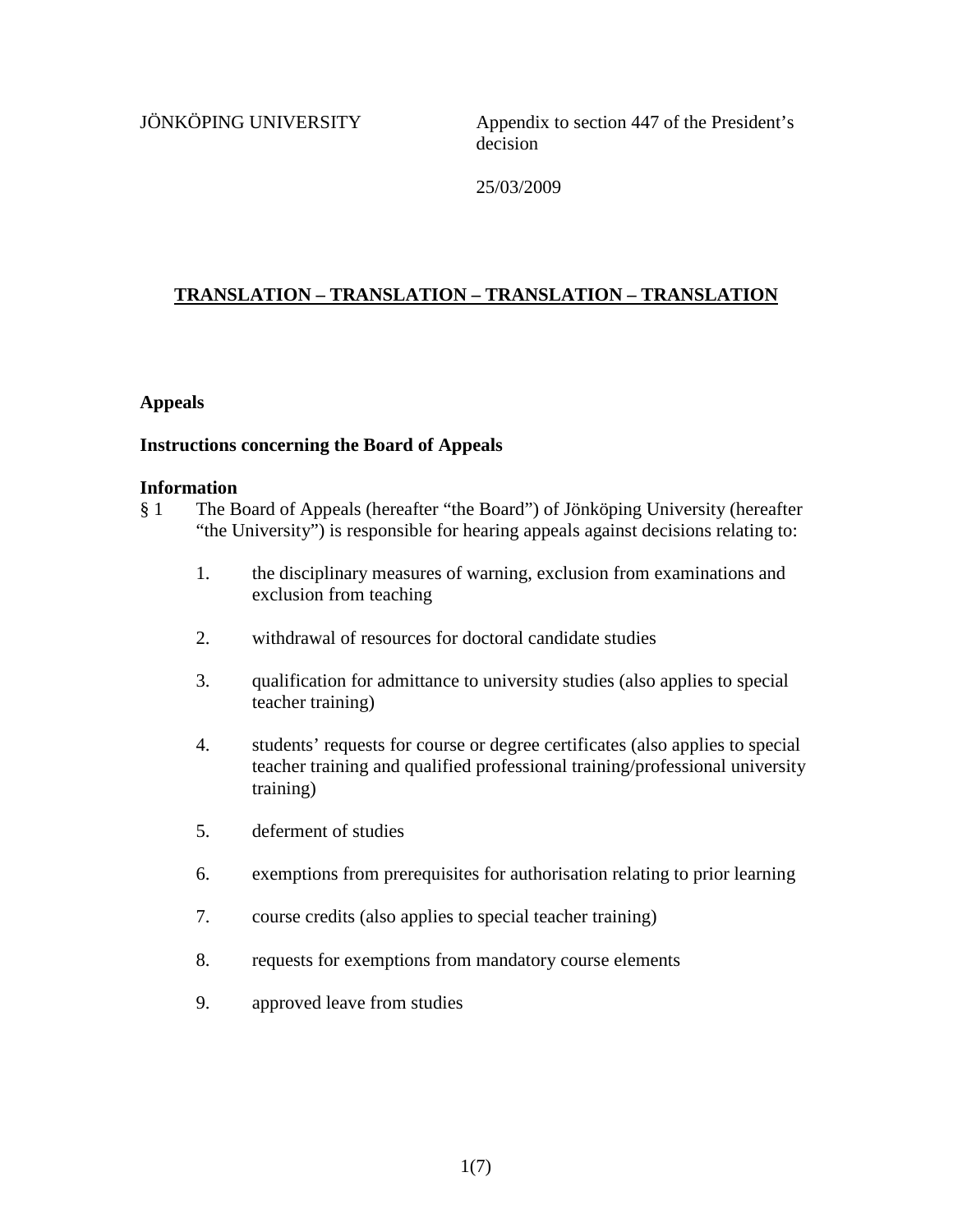The Board is the University's highest body for review of the above decisions and of decisions against which allegations of discrimination are made in accordance with the provisions contained in Chapter 1, section 4 and Chapter 2, sections 5-8 of the Discrimination Act (2008:567).

§ 2 A decision may always be appealed before the Board if that decision entails discrimination in accordance the provisions contained in Chapter 1, section 4 and Chapter 2, sections 5-8 of the Discrimination Act (2008:567). This also includes decisions on admissions, requests to be allowed to change course/programme and requests to be allowed to change higher education institution.

**Observations: The sections cited prescribe a prohibition against discrimination on grounds of sex, cross-gender identity or expression, ethnicity, disability, sexual orientation or age against a student studying at or applying to the University.** 

**The prohibition against discrimination also applies in cases where the University, through reasonable measures concerning access to and usability of premises, is able to ensure that a disabled person who applies for or has been admitted for studies leading to an examination in accordance with the Act (1993:792) on permission to award certain degrees, is in a situation comparable to that of persons with no such disability.** 

**If an applicant has been refused admission to a course of study or is not selected for a test or interview, if such an admission procedure applies, the applicant shall, on request, obtain information in writing from the University on the studies or other merits possessed by the person who was admitted for the course of study or selected for the test or interview.** 

**The University may not take reprisals against a student or applicant because the person in question reported the University for discrimination or cooperated in an investigation on discrimination. The student or doctoral candidate shall ask for a reconsideration of the decision by the college for specialised studies, which shall investigate the case. If the decision is not then reconsidered or is reconsidered in a way which is opposed by the student, the student may appeal the decision before the Jönköping University Appeals Board.** 

§ 3 When making the decision, the Board must take into consideration the overall interest in the creation and maintenance of long-term uniform established practice relating to decisions within the University.

**Observations: In accordance with this rule, the Board is obliged to take previous decisions into account and to create a system which enables the development of uniform established practice. If the Board chooses to deviate from established practice, it must give clear reasons for doing so. In order to**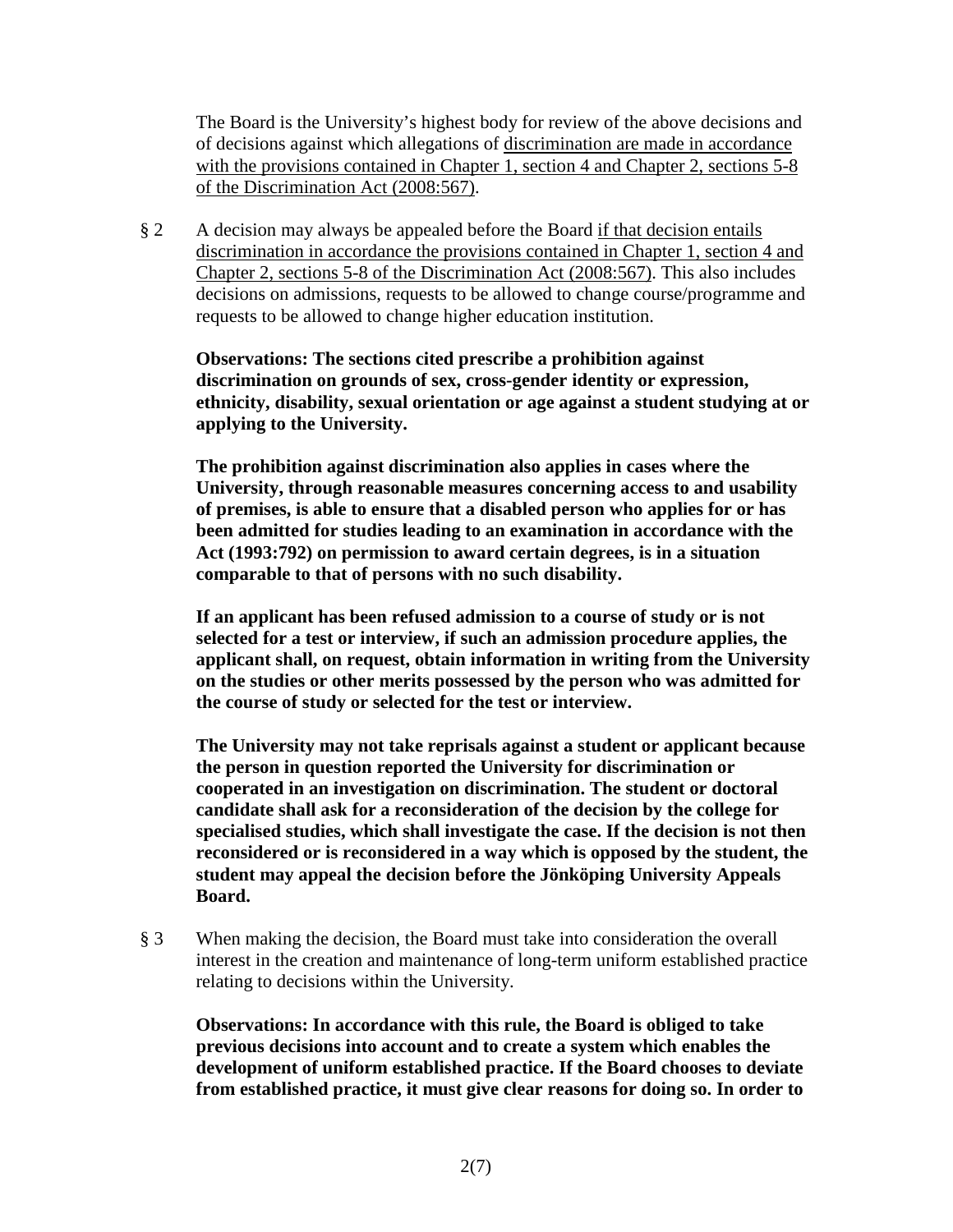**make the Board's decisions more easily accessible and thereby enable the various interest groups to gain insight into the Board's established practice, the Board's minutes, after they have been anonymised, may be made accessible online in an appropriate manner.**

### **Composition of the Board**

§ 4 The Board shall consist of the President as Chairperson, one member well versed in legal matters, a further two lawyers, a member with interests based in another university and a representative of Jönköping Student Union.

**Observations: The composition to some extent reflects that of the state university appeals board in that the Board's independence from the University is emphasised. The President is on the Board because he is the most senior officer and because the need for a practical link to the University. A member well versed in legal matters must always take part in decisions with reference to legal rights. In order to ensure student participation on the Board, the member appointed by the student union must take part in decisions.**

§ 5 The Board shall have a Secretary. The Secretary is the Board's coordinator.

**Observations: The Secretary plays an extremely important role in the Board's work since the Secretary is responsible for such matters as minutes, recording decisions and ensuring that it is possible to develop and maintain uniform established practice in the University's decisions.**

- § 6 With the exception of the president and the representative of Jönköping Student Union, the members of the Board are appointed for a term of three years by the University board of management.
- § 7 The Secretary shall be employed or commissioned by one of the schools at the University and shall be appointed by the Board.

### **Observations: This is considered to be partly due to cost and partly due to efficiency.**

§ 8 When the President is unable to attend, the President's deputy or another specially appointed deputy shall act as Chairperson of the Board.

There shall be four personal deputies for the other members. The deputies shall be appointed in the same order and for the same term as the members.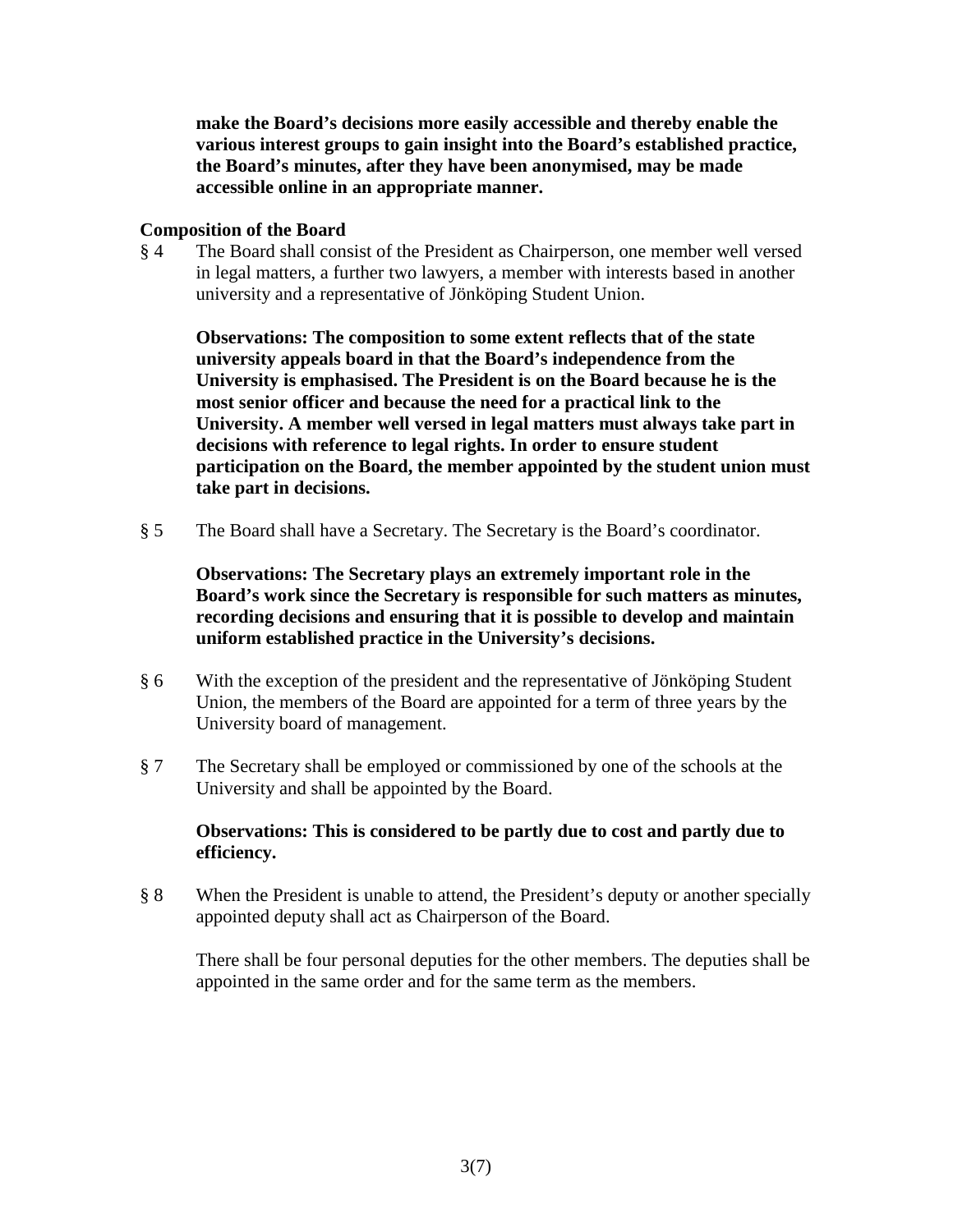#### **Decisions**

§ 9 The Board is quorate when at least four members are present, including the Chairperson, the member well versed in legal matters and the student union representative.

Decisions are adopted by a simple majority. In the event of a tie, the Chairperson has a casting vote.

The decision shall state the grounds on which the decision was made.

Members of the Board who were involved in the decision appealed against may not be involved in a discussion or decision relating to the case by the Board of Appeal on the grounds of a challenge.

**Observations: The reason for the rule relating to a quorum is that the student's legal rights require a member well versed in legal matters. The representative of the University must be present due to its liability for the decision. The representative of the student union must be present in order to ensure student participation.** 

**The rule stating that the reasons for the decision must be stated is aimed at avoiding arbitrary, or what may be perceived as arbitrary decisions and enabling uniform established practice in the Board's decisions to be created and maintained.** 

**In order to avoid conflict of interests, members representing the Jönköping University Student Union may not sit on both the** *Disciplin- och avskiljandenämnden* **(DAN) [Disciplinary and Expulsion Committee] and the**  *Högskolans Överklagandenämnd* **(HÖN) [University Appeals Board].**

#### **Administration**

§ 10 The Secretary of the Board is responsible for carrying out the secretarial work.

#### **Observations: This includes such matters as sending out materials, booking premises and other coordination work.**

§ 11 The Board shall ensure that any case referred to it is scrupulously investigated. The case shall be sent to the members of the Board and the student within one week from when the case was referred to the Board for assessment. The Board shall give the student to which the case relates an opportunity to submit a statement in writing at the investigatory stage of the case. The student shall be informed of his or her opportunity to submit a statement in the case to the Board.

The Board shall give the student an opportunity to make a verbal statement to the Board in the case, when such has been specially requested and if such is required in view of the nature of the case. The student also has a right to be present, when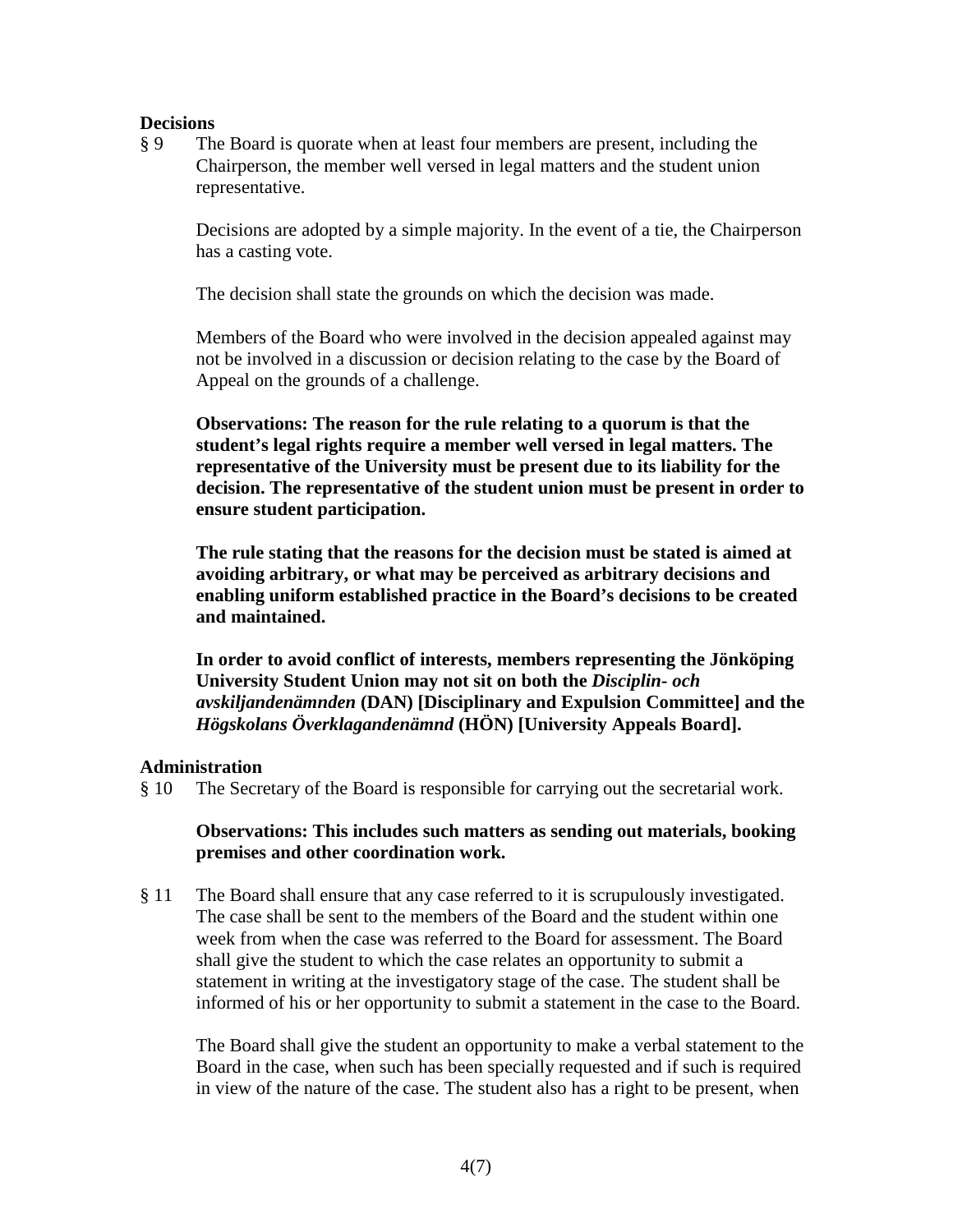he or she so requests, at any session where the Board is provided with verbal information by another person. Otherwise, the Board shall discuss the matter without the student being present.

**Observations: Sending the case to the student means that the case is sent to the address provided by the student in the appeal. This remittance shall state that the student has an opportunity to submit a statement in writing at the investigatory stage and shall also state a time limit for submission of that statement. Furthermore, the student shall be informed in the remittance that he or she may ask to make a statement before the Board in the case, if the nature of the case so requires, and of the time limit for making such a request.** 

**If it is proposed in the investigation that verbal information be obtained from another person in a session of the Board, the student shall be informed of his or her right to ask to be present in accordance with the same procedure as above.**

§ 12 Cases referred to the Board shall be resolved by the Board within two months from when the case was received by the Board, unless there is any special reason why this should not be the case.

The Board shall be prepared to meet once every other month unless otherwise required due to the inflow of cases or for any special reason. The Board shall meet once a year in any case.

Meetings shall be called by the Chairperson of the Board. The Chairperson may delegate this task to the Secretary of the Board.

The Chairperson and the member well versed in legal matters may themselves decide whether appeals lodged before the Board fall within the Board's jurisdiction and are to be resolved by the Board.

The Chairperson and the member well versed in legal matters may themselves resolve cases regarding appeals against decisions that an applicant does not fulfil the requirements for authorisation for admittance for university studies and cases regarding appeals against decisions not to grant exemptions from conditions for authorisation. Nevertheless such delegation does not apply to cases involving important questions of principle or which are otherwise of the kind that should be heard by the Board.

The Chairperson and the member well versed in legal matters may themselves decide that a decision appealed against shall not be valid until further notice, if the decision would be immediately executed. In cases in which decisions on disciplinary measures have been cancelled and the Board, in its subsequent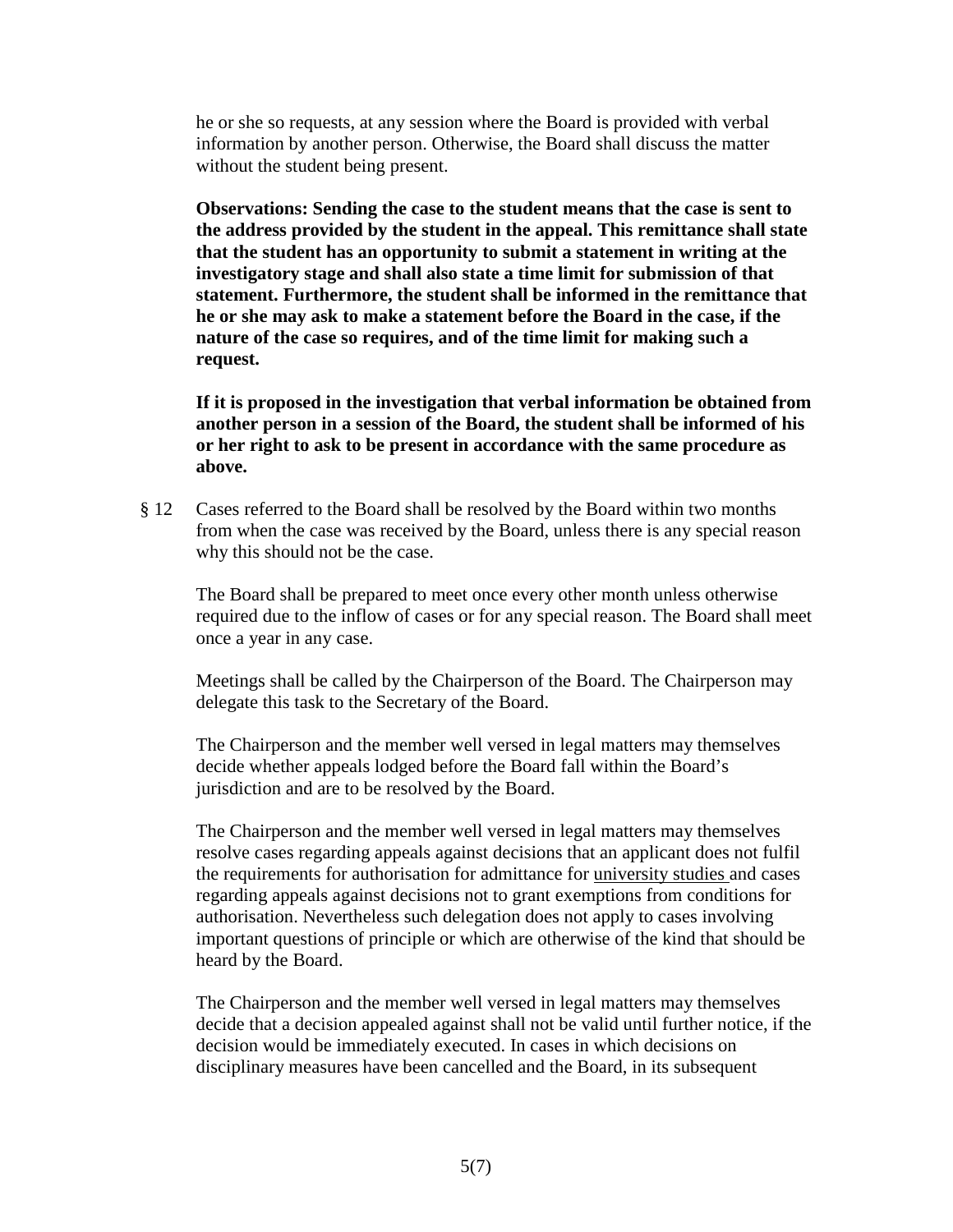discussion, dismisses the appeal, the Board entrusts the application of the disciplinary measure to the Disciplinary and Expulsion Committee (DAN).

**Observations: The prescribed administration period of two months is considered to satisfy both the interest in rapid administration and the requirement for care and prudence. There may be reasons to expedite the procedure in certain cases.** 

**If there are no cases, there is, in general, no reason to meet. The annual meeting is justified due to the need to evaluate the Board's activities.** 

**In most cases it ought to be suitable in practice to delegate the task of calling meetings since the Secretary attends to the Board's other administrative work.** 

§ 13 Cases are resolved after reports have been presented. Reports are presented by the Secretary of the Board.

### **Observations: The reports presented shall reflect the case material fairly.**

- § 14 Decisions on exclusion and exclusion from examination and cancellation of an appealed decision shall be executed immediately unless otherwise prescribed in the decision.
- § 15 When a decision has been made, the student shall be informed of the decision in writing through the Secretary of the Board and a copy of the decision shall at the same time be sent to the colleges for specialised studies and Högskoleservice i Jönköping AB.

## **Observations: The rule applies to all decisions made by the Board. Communication with anyone other than the student may take place by email.**

§ 16 When a decision on exclusion has been cancelled, notice of the decision shall be sent by the Secretary of the Board to the *Centrala Studiestödsnämnden* [Swedish National Board of Student Financial Aid] and to the bodies or institutions within the University that may be particularly affected by the decision in question.

### **Observations: This rule applies as a supplement to section 15 in the case of a decision on exclusion**.

§ 17 Decisions made by the Board shall be sent by the Secretary of the Board within one week to the parties affected in accordance with sections 15 and 16 above and to the student union.